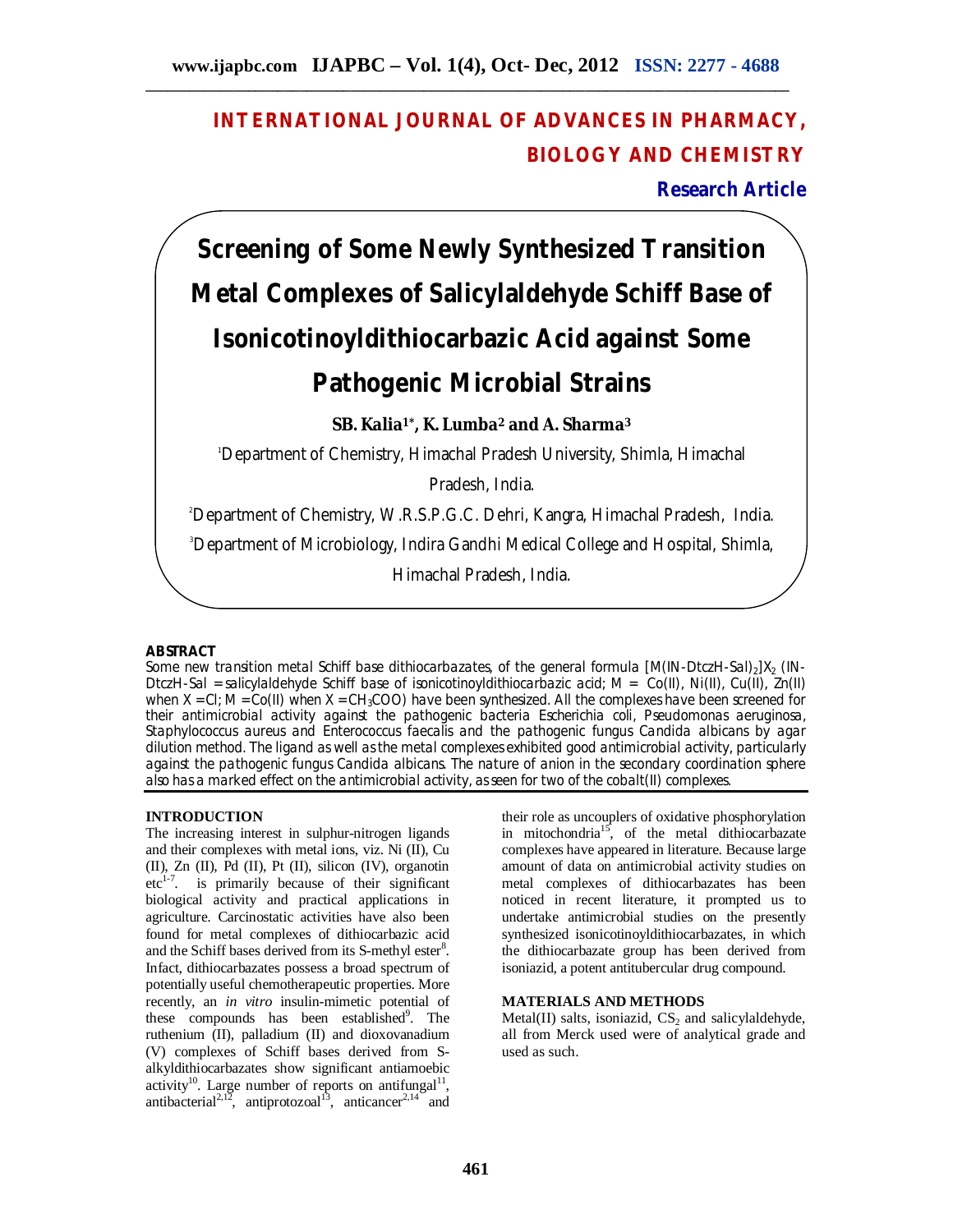#### **Preparation of IN-DtczH-Sal ligand**

To a solution of isonicotinic acid hydrazide (1 g; 7.29 mmol) in methanol (50 ml) was added with constant stirring (0.55 g; 7.29 mmol) carbon disulphide, when a light yellow liquid of isonicotinoyldithiocarbazic acid was obtained. To this liquid kept at  $40-45$  °C, a solution of salicyldehyde (0.89 g; 7.27 mmol) in methanol (20 ml) was added drop-wise with constant stirring. The resulting solution was further stirred for about half an hour when a creamish-white solid separated. It was filtered, washed with methanol and dried in air. Final drying was done by keeping the solid overnight in a CaCl $_2$  desiccator.

IN-DtczH-Sal: M.P.: 248 °C; yield: 95 %; IR(KBr)cm-1 : 3200-3100 (N-H), 1652 (C=O), 1408 (C-N), 1064 (N-N), 1032, 999 (CS); Anal.( $C_{14}H_{11}N_3O_2S_2$ ) Found: C, 52.49; H, 3.87; N, 13.45; S, 19.86; Calculated: C, 52.95; H, 3.46; N, 13.23; S, 20.17.

#### **Preparation of**  $[M(IN-DtczH-Sal)_2]X_2$   $[M =$ Co(II), Ni(II), Cu(II), Zn(II) for  $X = Cl$ ; M =  $Co(II)$  for  $X = CH_3COO$

To the continuously stirred ethanolic (20 ml) [when  $M = Co(II)$  with  $X = Cl$ ,  $Ni(II)$ ,  $Zn(II)$ ] or methanolic (15 ml) [when  $M = Co(II)$  with  $X =$ CH3COO, Cu(II)] solution of IN-DtczH-Sal Schiff base (0.5 g, 1.57 mmol) was added the ethanolic solution (10 ml) of metal salt  $MX_n.xH_2O$  (0.18 g, 0.78 mmol for  $M = Co(II)$ ,  $X = Cl$  and  $n = 2$ ,  $x = 6$ ; 0.18 g, 0.78 mmol for  $M = Ni(II)$ ,  $X = Cl$  and  $n =$ 2,  $x = 6$ ; 0.13 g, 0.78 mmol for  $M = Cu(II)$ ,  $X = Cl$ and  $n = 2$ ,  $x = 2$ ; 0.11 g, 0.78 mmol for  $M = Zn(II)$ ,  $X = Cl$  and  $n = 2$ ,  $x = 0$ ) or methanolic solution (10) ml) of  $Co(CH_3COO)_2.4H_2O$  (0.22 g, 0.78 mmol), in small portions after successive intervals of about 10-15 minutes in a total period of about 3 hours. The reaction was carried out at 40-45 °C. The contents of the reaction mixture were further stirred for another 1 hour. The solid product obtained (green when  $M = Co(II)$ ,  $X = Cl$ ; brown when  $M =$ Co(II),  $X = CH_3COO$ ; dirty brown when  $M =$ Ni(II); dirty green when  $M = Cu(II)$ ; yellow when  $M = Zn(II)$  was filtered through Whatman filter paper no. 541, washed with methanol, ethanol and diethyl ether and then dried in air. Finally the sample was dried by keeping it overnight in a calcium chloride desiccator.

[Co(IN-DtczH-Sal)<sub>2</sub>]Cl<sub>2</sub>: Dec. temp.: 230 °C; yield: 90 %; IR(KBr)cm<sup>-1</sup>: 3600-3200 (N-H), 1656 (C=O), 1443 (C-N), 1065 (N-N), 1020, 995 (CS), 360 (Co-S), 340 (Co-N); Anal. $(C_{28}H_{22}N_6O_4S_4Cl_2Co$  Found: C, 43.84; H, 2.69; N, 10.89; S, 16.65; Co, 7.59; Cl, 9.13 Calculated: C, 43.95; H, 2.87; N, 10.98; S, 16.74; Co, 7.70; Cl, 9.28. [Co(IN-DtczH-Sal)<sub>2</sub>](CH<sub>3</sub>COO)<sub>2</sub>: Dec. temp.: 325 °C; yield: 80 %; IR(KBr)cm-1 : 3550-3250 (N-H), 1653 (C=O), 1444 (C-N), 1060 (N-N), 1030, 995 (CS), 345 (Co-S), 335 (Co-N); Anal. $(C_{32}H_{28}N_6O_8S_4C_0)$  Found: C, 44.16;

H, 3.19; N, 10.22; S, 15.68; Co, 7.00; CH3COO, 14.38 Calculated: C, 47.32; H, 3.45; N, 10.35; S, 15.77; Co, 7.26; CH<sub>3</sub>COO, 14.54. [Ni(IN-DtczH-Sal)<sub>2</sub>]Cl<sub>2</sub>: Dec. temp.: 275 °C; yield: 85 %; IR(KBr)cm-1 : 3550-3250 (N-H), 1656 (C=O), 1443 (C-N), 1069 (N-N), 1021, 997 (CS), 370, 362 (Ni-S), 324, 332 (Ni-N); Anal.( $C_{28}H_{22}N_6O_4S_4Cl_2Ni$ ) Found: C, 43.87; H, 2.77; N, 10.89; S, 16.62; Ni, 7.49; Cl, 9.12 Calculated: C, 43.96; H, 2.87; N, 10.99; S, 16.75; Ni, 7.68; Cl, 9.29. [Cu(IN-DtczH-Sal)<sub>2</sub>]Cl<sub>2</sub>: Dec. temp.: 220 °C; yield: 90 %; IR(KBr)cm-1 : 3500-3200 (N-H), 1654 (C=O), 1445 (C-N), 1062 (N-N), 1028, 999 (CS), 355 (Cu-S), 310  $(Cu-N)$ : Anal. $(C_{28}H_{22}N_6O_4S_4Cl_2Cu)$  Found: C, 43.56; H, 2.68; N, 10.83; S, 16.52; Cu, 8.34; Cl, 9.18 Calculated: C, 43.68; H, 2.86; N, 10.92; S, 16.64; Cu, 8.26; Cl, 9.23.  $[Zn(IN-DtczH-Sal)_2]Cl_2$ : M.P.: 280 °C; yield: 85 %; IR(KBr)cm<sup>-1</sup>: 3550-3300 (N-H), 1658 (C=O), 1442 (C-N), 1066 (N-N), 1032,<br>999 (CS), 366 (Zn-S), 330 (Zn-N); (CS),  $366$  (Zn-S),  $330$  (Zn-N); Anal.(C<sub>28</sub>H<sub>22</sub>N<sub>6</sub>O<sub>4</sub>S<sub>4</sub>Cl<sub>2</sub>Zn) Found: C, 43.44; H, 2.76; N, 10.76; S, 16.48; Zn, 8.51; Cl, 9.05 Calculated: C, 43.58; H, 2.85; N, 10.89; S, 16.60; Zn, 8.48; Cl, 9.20.

**Elemental Analyses and Physical Measurements** Cobalt, nickel, copper and zinc in the complexes were determined volumetrically by EDTA titration using murexide as indicator in the case of cobalt and nickel, Pyrocatechol violet in the case of copper and Eriochrome Black T as indicator in the case of zinc metal ion. Chloride, acetate and sulphur content in the complexes was determined by methods as described earlier. Carbon, hydrogen and nitrogen analysis, molar conductance measurements (10<sup>-4</sup> M DMSO solutions) and IR and solution electronic spectral (DMSO) and magnetic susceptibility measurements were made by the methods described elsewhere<sup>[16]</sup>.

#### *In vitro* **Antimicrobial Activity Screening**

As a preliminary screening for antimicrobial activity, compounds were tested against standard strains of gram(-) *Escherichia coli* (NCTC), *Pseudomonas aeruginosa* (NCTC), gram(+) *Staphylococcus aureus* (NCTC), *Enterococcus sp.* (ATCC) and the pathogenic fungus *Candida albicans*. Antimicrobial studies were performed according to agar dilution method. The MIC was expressed as the minimum compound concentration at which no growth of the pathogen takes place in 20-24 h (minimum inhibitory concentration). Various concentrations of ligands and metal complexes in the range of 200- 1500 μg/ml were prepared in dimethylsulphoxide (DMSO Merck). A series of plates containing Mueller Hinton agar and solutions of metal complexes were prepared. The plates were dried at 36 0 for about 30 min in an incubator. To prepare the inoculum of the test strains, an inoculating loop was touched to four or five isolated colonies of the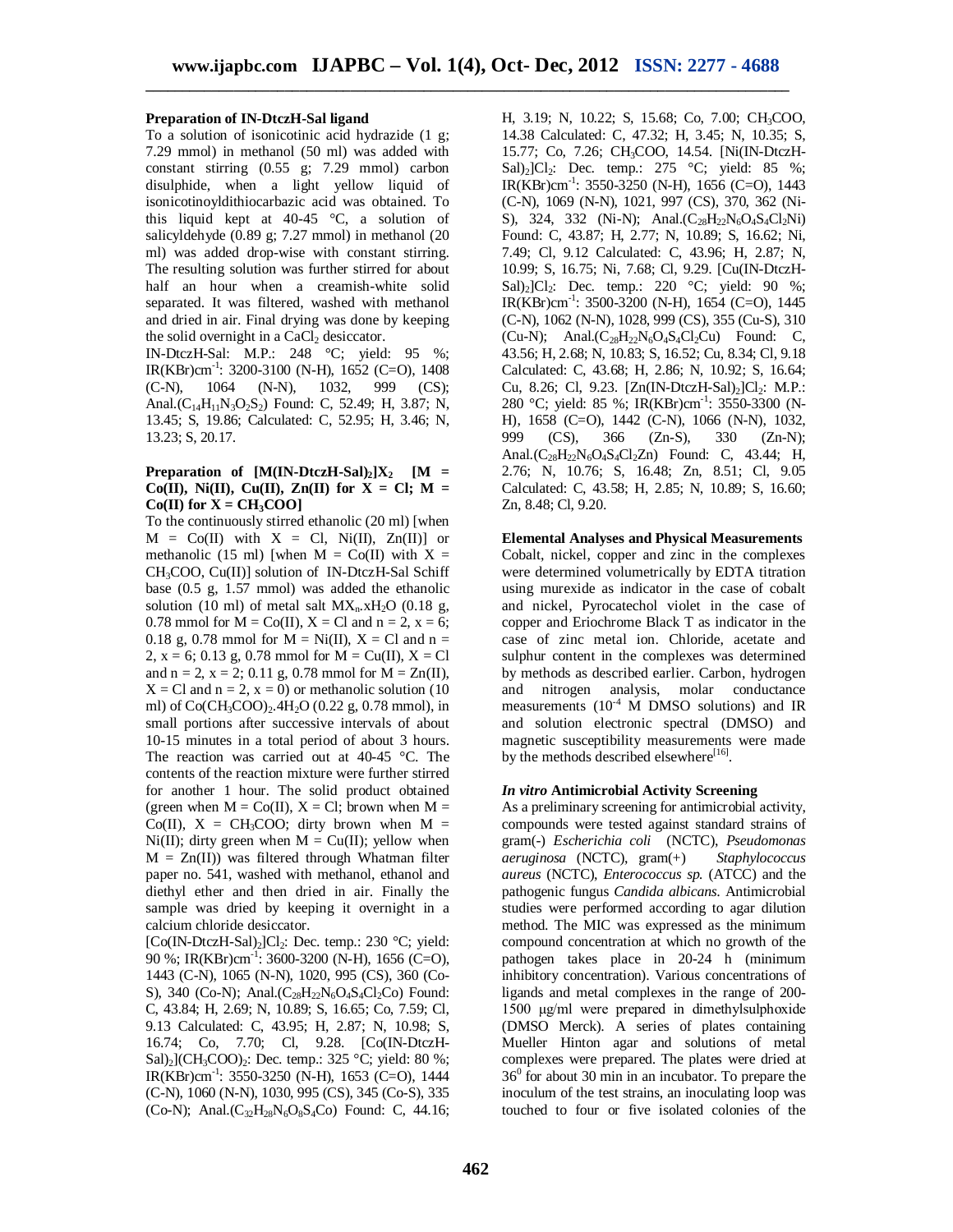pathogen growing on agar and then used to inoculate a tube of culture broth (peptone broth for bacterial strains and Sabourand's broth for fungal strain). The culture was incubated for two hours at  $35<sup>0</sup>$  until it became slightly turbid and diluted to match 0.5 McFarland standard. The test strains were then placed on the dried solid Mueller Hinton agar + metal complex surface with the help of an inoculating loop  $(4 \times 10^4 \text{ colony forming unit/ml}).$ The plate was immediately placed in a  $35^{\circ}$  incubator, for 16-20 h. The lowest concentration of the compound resulting in no growth after 16-20 h of incubation is the MIC. The results were compared with that of chloramphenicol (MIC = 4  $\mu$ g/ml)<sup>[17]</sup>, a standard broad-spectrum antibiotic for prokaryotic microorganisms and nystatin (BDH) (MIC = 4-8 μg/ml)[18] for *Candida albicans* as positive control. Blank tests have shown that DMSO in the preparation of the test solution does not affect the test organisms.

#### **RESULTS AND DISCUSSION**

The ligand IN-DtczH-Sal and its metal complexes showed different antimicrobial activities against the test strains (Table1). The results of the MIC (minimum inhibitory concentration) values, the lowest compound concentration that inhibited microbial growth show that the ligand and all complexes are potential antimicrobial agents. The ligand IN-DtczH-Sal has been found to be most effective against the yeast *C. albicans* and bacterium *E. coli* with MIC values of 100 and 250 µg/ml respectively and moderately active against the *S. aureus* with MIC of 500 µg/ml.

All the transition metal isonicotinoyldithiocarbazates have been found to be most effective against *C. albicans* with MIC values in the range 75-1000  $\Box$ g/ml (Table 1), the best activity being shown by the  $[Ni(IN-DtczH-Sal)_2]Cl_2$  complex (MIC = 75  $\Box$ g/ml). Against the gram-negative pathogenic strain of *E. coli* the newly synthesized complexes have been found to inhibit the growth of bacteria with the MIC values in the range  $188-750 \text{ µg/mL}$ (Table 1). The complexes  $[M(IN-DtczH-Sal)_2]Cl_2$  $(M = Ni(II)$  and  $Zn(II)$  have been found to be remarkably active against this pathogen with MIC

values of 188 µg/ml and 250 µg/ml respectively. MIC value of 500  $\mu$ g/ml is observed for the [M(IN- $DtczH-Sal$ <sub>2</sub>]Cl<sub>2</sub> (M = Co(II) and Cu(II)) complexes. The isonicotinoyldithiocarbazate complexes under present investigation have shown antibacterial activity against *P. aeruginosa* with the MIC values ranging between 500-1000  $\mu$ g/ml (Table). The  $[M(IN-DtczH-Sal)_2]Cl_2$  (M = Ni(II) and Zn(II)) complexes also show good antibacterial activity against *S. aureus* with MIC's of 375 and 500 µg/mlrespectively.

A comparison of the MIC data of the present complexes under study suggests that the [Ni(IN- $D$ tczH-Sal $)$  $[|C|$  complex is the most effective against all the microbes studied, except *Enterococcus faecalis*. The change of anion in the secondary coordination sphere in the [Co(IN-DtczH- $\text{Sal}_2$  $[X_2 \text{ (X = Cl, CH}_3\text{COO})$  complexes leads to different antimicrobial activities. The [Zn(IN- $DtczH-Sal)_2|Cl_2$  complex is also quite effective against *C. albicans* and *E. coli*.

The observed antimicrobial activity of the IN-DtczH-Sal and all of its the metal complexes finds support from the literature<sup>[12,19-22]</sup> because probably following factors can be operative. Chelation increases the liposolubility of the complexes which enhances the penetration of the complexes into the lipid membrane; the hydrocarbon tail functions as a lipophilic group to drive the compound through the semipermeable membrane of the cell; and blocks the metal binding sites in the enzymes of microorganisms. These complexes also disturb the respiration process of the cell and thus block the synthesis of proteins, which restrict further growth of the organisms. The presence of sulphur in the ligand molecule does apparently improve the activity of the ligand and its metal complexes. An additional important feature in the biologically active metal dithiocarbazate complexes of the present investigation may be imparted by the peculiar nature of the ligand in which heteroaroyl substitution and presence of salicylaldehyde group in IN-DtczH-Sal Schiff base may bring about a change in the coordinating ability through change in its hardness / softness tendency.

| Minimum Inhibitory Concentration (ug/ml) |                                                 |       |                     |                          |                          |                          |
|------------------------------------------|-------------------------------------------------|-------|---------------------|--------------------------|--------------------------|--------------------------|
| S.No.                                    | Compounds                                       | Eseli | <i>Р. авгнатоза</i> | Sawaua                   | E.W.                     | Calbicans                |
|                                          | $[Co(IN-DtczH-Sal)2]Cl2$                        | 500   | 500                 | 1000                     | 1000                     | 1000                     |
|                                          | $[Co(IN-D)tczH-Sal)2] (CH3COO)2$                | 188   | 750                 | 750                      | -                        | 1000                     |
|                                          | [Ni(IN-DtczH-Sal) <sub>2</sub> ]Cl <sub>2</sub> | 75    | 188                 | 750                      | ۰                        | 375                      |
|                                          | [Cu(IN-DtczH-Sal) <sub>2</sub> ]Cl <sub>2</sub> | 1000  | 500                 | 500                      | 1000                     | 1000                     |
|                                          | [Zn(IN-DtczH-Sal)2]Cl2                          | 250   | 250                 | 1000                     | 1000                     | 500                      |
| 6.                                       | IN-DtezH-Sal                                    | 100   | 250                 | 1000                     | 1000                     | 500                      |
| . .                                      | <b>DMSO</b>                                     |       |                     |                          |                          |                          |
| 8.                                       | Nystatin.                                       | 04    |                     | $\overline{\phantom{a}}$ | $\overline{\phantom{a}}$ | $\overline{\phantom{a}}$ |
| 9.                                       | Chloramphenicol                                 | ٠     | 08                  | 16                       | 16                       | 08                       |

Table 1: Antimicrobial activity of the compounds